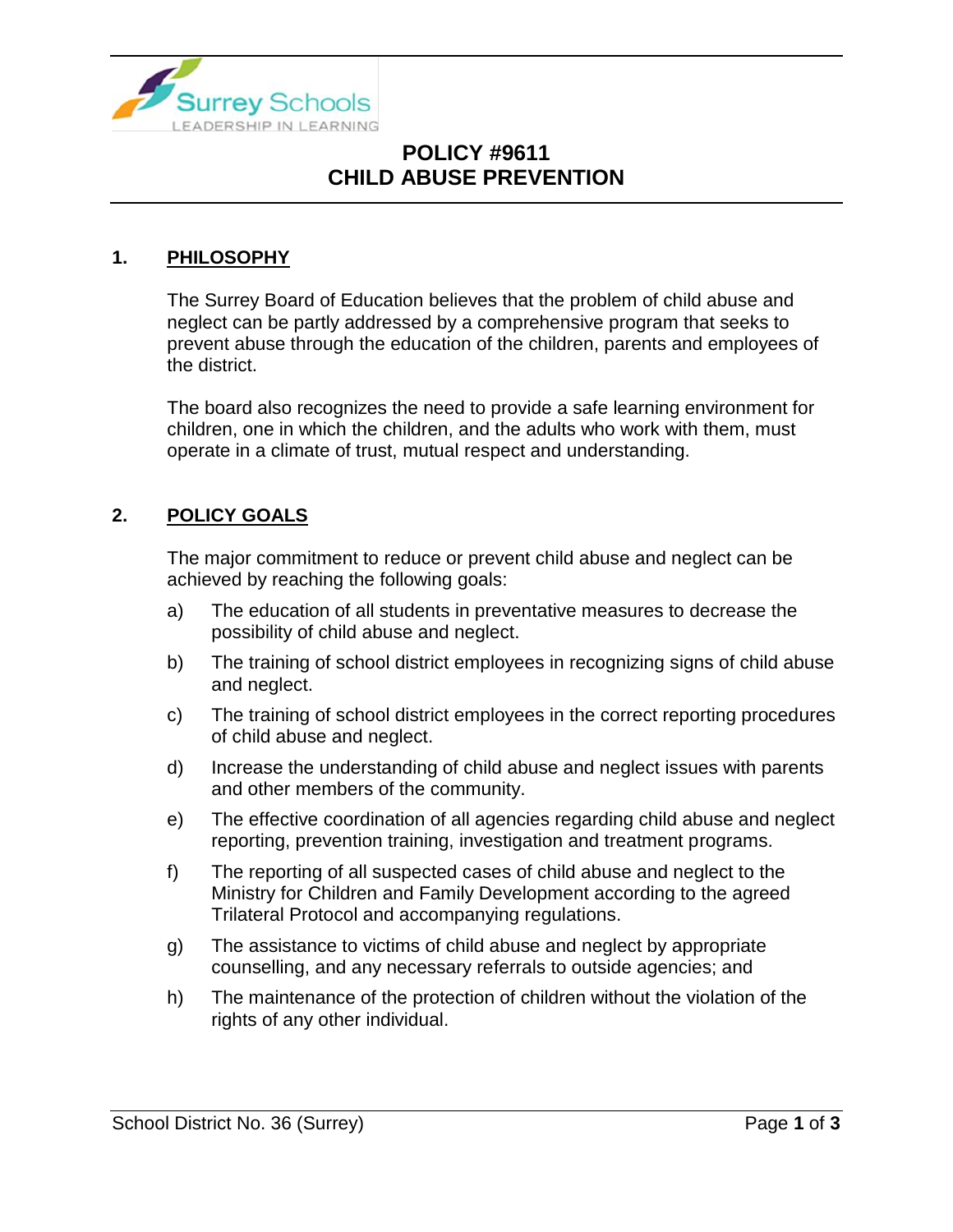

# **POLICY #9611 CHILD ABUSE PREVENTION**

### **3. COORPORATION OF AGENCIES**

The board understands that the issue of child abuse and neglect must involve other agencies such as the Ministry for Children and Family Development and the R.C.M.P. and that the interests of all children are best served by the efficient cooperation of all such agencies concerned.

The board supports effective communication and coordination of response and intervention between, the School district, Surrey R.C.M.P. and the Surrey office of the Ministry of Children and Family Development. The board recognizes the collaboratively developed Trilateral Protocol Agreement responding to child abuse and neglect, as well as referenced documents and resources identified in Regulation 9611.1 – [Child Abuse Prevention.](https://www.surreyschools.ca/departments/SECT/PoliciesRegulations/section_9000/Documents/9611.1%20Regulation.pdf) These documents should be consulted for more comprehensive information.

### **4. UNDERSTANDING AND RESPECTING THE LAWS**

The board realizes that the laws governing the area of child abuse are designed for the protection of children and those laws must be understood and respected by all school district officials and employees. (N.B. The Child, Family and Community Service Act, The School Act, The Criminal Code of Canada.)

### **5. LEGAL RESPONSIBILITY TO REPORT**

The board recognizes that it is the legal responsibility of every person who has **reason to believe** that a child has been or is likely to be physically harmed, sexually abused or sexually exploited, or needs protection due to specific circumstances outlined in *The Child, Family and Community Service Act*, to report the matter to a Child Protection Social Worker.

"Reason to believe" above simply means that, based on what you have seen or information you have received, you believe a child has been or is likely to be at risk. You do not have to be certain. It is the child welfare worker's job to determine whether abuse or neglect has occurred or is likely to occur.

The B.C. Handbook for *Action* on Child Abuse and Neglect (2007), pg. 40.